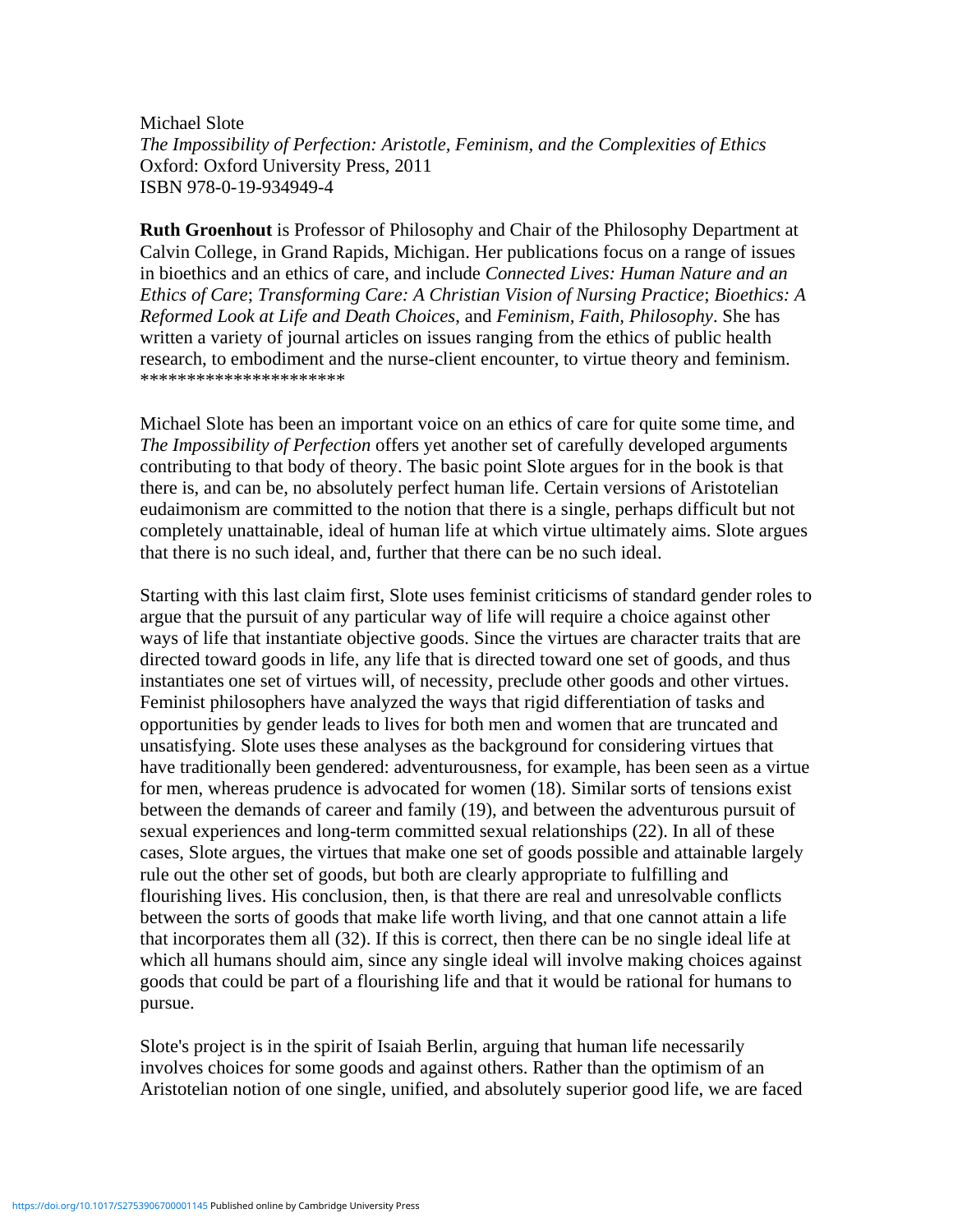with tragic choices among goods that cannot be integrated into a single, coherent whole (124). In arguing for this, Slote makes a number of other philosophically important points. One that occupies a good portion of the book concerns the very possibility of a unified account of the virtues. Classical Aristotelianism holds a unity of the virtues thesis, the thesis that one cannot be said to have any of the virtues (at least to a significant degree) without having all of the others as well. Merely facing danger on the battlefield, for example, is insufficient for demonstrating the virtue of courage. For the classic Aristotelian ethicist, possession of any of the moral virtues requires practical wisdom, a virtue that straddles the boundary between the intellectual and moral virtues. Practical wisdom is the character trait that allows someone to recognize, under specific conditions and in particular cases, just how much of an emotion (such as fear, in the example of courage) is appropriate to the case. Practical wisdom also allows the virtuous agent to recognize whether the purpose of a given war is one that justifies facing danger and so on. The character trait of feeling the right amount of fear, under the right circumstances, and toward the right objects, then, cannot properly exist without practical wisdom. For the classical Aristotelian, then, practical wisdom provides the unifying principle that allows all of the other virtues (courage, generosity, honesty, and so on) to be properly integrated into a unified and coherent whole. This unified whole represents the ideal character for a human being, for Aristotle, and as such represents the ideal, flourishing life at which the rational agent aims.

Against this Aristotelian unity of the virtues thesis, Slote argues that many (though not all) virtues are partial and in conflict with one another such that one can develop one or another virtue, but not all of them (44). His argument here relies heavily on the opposing (and partial) virtues of frankness and tactfulness in communication. One can either be perfectly tactful (but fail to be frank) or perfectly frank (and fail to be tactful.) If both of these are objective virtues (as Slote believes they are [50]), and lacking either one represents a failure to instantiate objective perfection, and if it is impossible to instantiate both at once, then perfection, as Slote's title declares, is impossible. And the point holds for other paired sets of partial virtues, such as adventurousness and prudence, as well (45).

The thesis that the virtues are partial and can come into conflict is then used to develop a point that is of particular interest for feminist theorists, namely that there are significant points at which an ethics of justice and an ethics of care do (and must) diverge (97). Slote also develops a number of subsidiary points concerning the interrelationships between goods and virtues, such as the ways that one person's virtues may depend upon other individuals' goods or virtues, or on social practices that are interrelated with the virtue in question (108).

Slote's arguments address issues long familiar to feminists. If the virtues necessary for developing close and enriching personal relationships are both partial and in conflict with the virtues needed to pursue challenging career goals, then feeling torn between career and family is (it would seem) an inevitable choice facing the reflective individual, and one that cannot be resolved in any ideal way. Although most people will choose to do a little of both of these, those who pursue one path to the exclusion of the other will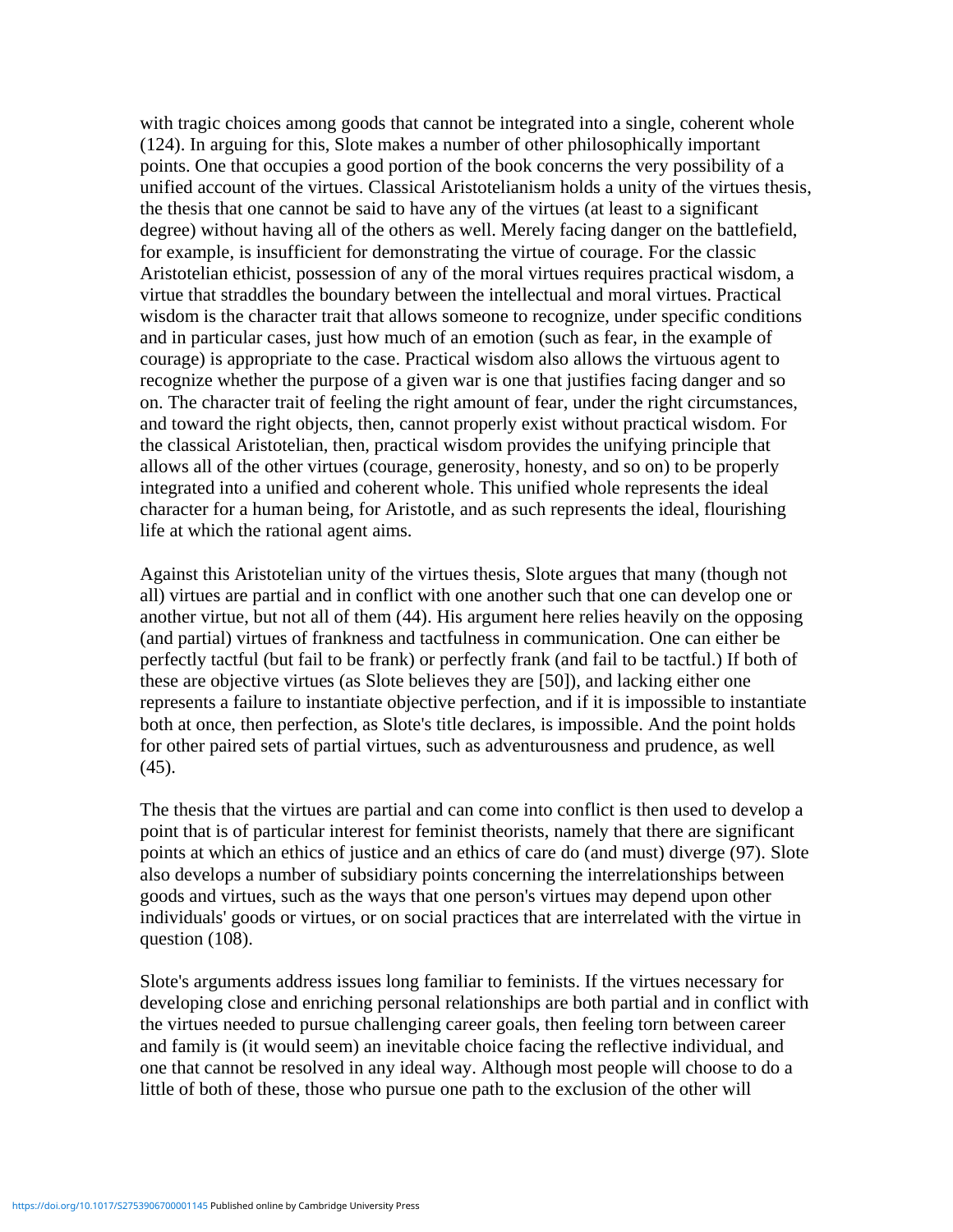develop different and incompatible sets of virtues, and a reasonable account of virtue should recognize that each of those sets can be good lives that it would be rational to pursue. Further, and perhaps more controversially, Slote also argues that an ethics of care should be capable of recognizing both of these different (and traditionally) gendered sets of virtues as real virtues (92). An ethics that is adequate to the complexities and finitude of human existence must allow for a plurality of good lives, including some that fit better with one aspect of traditional gender roles, and others that fit better with other aspects. His advice to care ethicists, then, is to develop care ethics in such a way that they do not respond to traditional patriarchal ethics by inverting the value system, but instead develop an account of an ethics built on care but open to a wide array of ideals for human life.

Many of the chief virtues of Slote's book (heh!) are classic analytic virtues: clear writing, clearly defined terms, careful analysis of key relationships, and multiple examples offered to support the various points made. This is a well-argued, important book, and deserves a space on the shelves of anyone interested in feminist theory, care ethics, or virtue ethics.

One can quibble with some points in the argument, of course. Although Slote is clearly cognizant of gender-based accounts of virtue, the book does not spend much time considering the way that class or race/ethnicity have also scripted certain traits as virtuous or vicious. He notes that adventurousness, for example, is treated as a characteristic traditionally seen as more virtuous in males than females; adventurousness, however, is generally treated as a virtue in white males (preferably middle- to upperclass). In black males, however, it is a more ambiguous trait. Likewise for the partial virtues of tactfulness and frankness in communication; tactfulness is far more likely to be considered a virtue in those with less power in any given social setting, frankness a virtue for those with more. But this tendency to perceive as virtues such traits as tact (or compliance, or other similar traits) for those living under conditions of oppression, though widespread, is deeply problematic. It also suggests that Slote's arguments against Aristotelian accounts of virtue may be more difficult to work out completely than he anticipates.

As noted earlier, Slote rejects both eudaimonism and any unity of the virtues thesis, and does so on the grounds of conflicts among some of the virtues he considers. He thus argues for a pluralism about the virtues and about the lives that can be considered happy. The danger of such a position, as history well illustrates, is that it has been precisely this sort of pluralism about good lives that also advocates separate and damaging ideals for various sexes and racial/ethnicities. Slote, of course, is well aware of the fact that different virtues have been held up as ideals for men and women in the past, and that these are virtues that are in deep tension with one another. And he is fully aware of the injustices done in the name of such damaging ideals. But he does not have much to say about how a pluralistic, noneudaimonistic virtue ethics can avoid supporting such views.

One of the complicating factors for developing a noneudaimonistic, virtue-based ethical theory is the problem of identifying what features of human life are likely to lead to various potential ideals of happiness. If one's ideals of happiness are diverse, then one's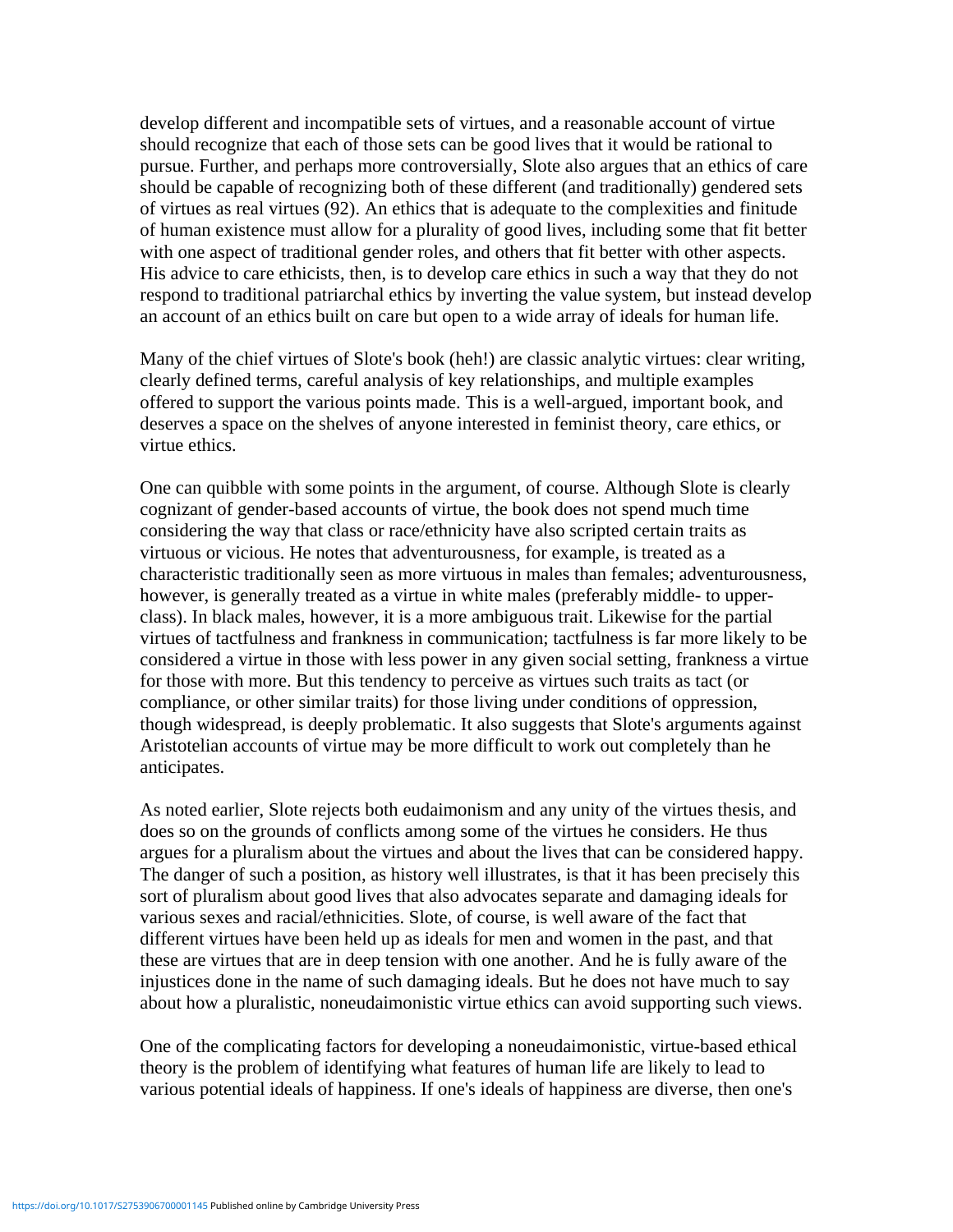lists of virtues will be diverse as well. But historically, that has been precisely the common-sense perspective that undergirds a Victorian set of (upper-middle-class) gender roles: men will find happiness, such a view supposes, only when they are doing heroic battle in the field of commerce (!), whereas women find their own sort of happiness nestled in their homes, tending their (figurative) hearths. One of the values of feminist theory is the way that it has made clear how neither of these lives is a really good one for any human to live, because both eliminate central and vital components of happiness for those who pursue them exclusively. But this feminist analysis relies, at least implicitly, on a sense that there are some limits to what can count as an ideal life, and neither of the options offered by Victorian ideals falls in the acceptable range.

Things get even more complicated when considering the ways that social structures of class and ethnicity have contributed to similarly truncated pictures of what sorts of lives should be seen as happy ones for certain types of people. Revisionist histories of American slavery offer particularly horrendous examples of this tendency, with their strange fantasies of "contented slaves," but one sees it as well in contemporary discussions of how difficult life became for the wealthy during the economic downturn, discussions that seem oblivious to the effects of the economy on those in the lower segments of the economic spectrum. Pluralism about happy lives can easily slide into complacency about radically unjust and oppressive social systems. As I noted earlier, oppressive social systems frequently coexist with pictures of virtues that allocate the submissive, compliant character traits to those without power. But a feminist account of the virtues must advocate a completely different picture of what constitutes virtue for those struggling against oppression. Studies such as Lisa Tessman's *Burdened Virtues* (Tessman 2005) have been invaluable in this regard, looking at the complexities of giving an account of what constitutes virtue under conditions of struggle and conflict.

So in the category of "things one wishes had been included in this book," I would include a fuller account of how Slote's Berlinesque virtue theory can address the problem of virtues in the context of oppressive social situations. I might also add a wish that Slote had been a bit more careful in his characterization of Aristotelian ethics. He attributes to Aristotle, for example, the view that if one acts virtuously over a lifetime one will inevitably flourish (128), ignoring Aristotle's recognition of the place of the vicissitudes of fortune in flourishing (Aristotle 1941, *Nichomachean Ethics* 1099b). Likewise, his discussion of the partial virtues will not be convincing to the confirmed Aristotelian, since Aristotle's account of virtuous character traits (and his doctrine of the mean) already addresses the problem of finding the correct degree of (say) tactfulness and frankness in any given communicative situation; for Aristotle, the virtuous agent needs both characteristics, as well as the capacity to know when to lean in one direction or the other, depending on the circumstances of a particular situation.

Like Slote I am skeptical about the possibility of a single ideal of perfection. Given that, I can hardly quibble if his book itself instantiates one set of virtues at the expense of others. Although more may be said about virtues and oppressive social circumstances, and although Slote's treatment of Aristotelian virtue ethics is not as in depth as one might wish, the book is clear, carefully argued, and short enough to be used as part of a class on